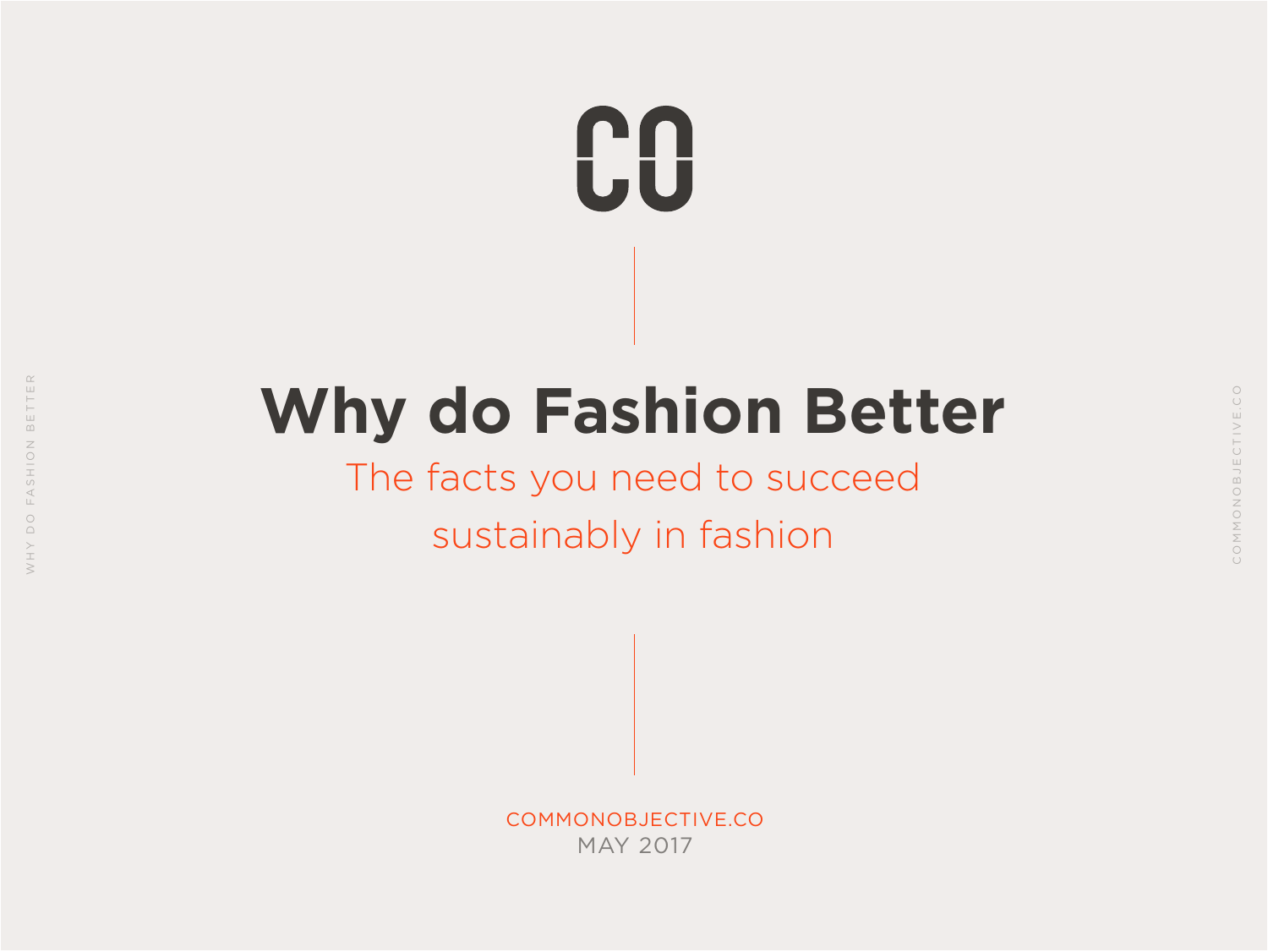#### INTRODUCTION

When it comes to making fashion more sustainable, it's easy to feel that smallscale changes won't make that much difference. While several major fashion labels and suppliers are stepping up to the challenge to become more sustainable, it would be wrong to assume that only the big players can really change things.

Whatever your company size - or your role within it – decisions you make about design, sourcing and supply can have significant impact.

To make better decisions – and perhaps to help convince others around you to change – you need better information at your fingertips.

This report offers a snapshot of reasons why more sustainable fashion makes sense. It presents compelling facts and figures about consumer and business trends, dwindling resources and environmental impacts.

In addition, discover five ways to make your business more transparent and why you should. Learn about the sustainable fabrics that offer a real alternative to synthetics, cotton and the other major fibres used today.

The aim of this concise report is for you to feel better informed about how to start doing fashion better.

[For more, sign up as a](https://www.commonobjective.co)  [Founding Member on CO](https://www.commonobjective.co) and be the first to access further insights and reports on sustainable fashion when we launch the full site later in 2017.

#### **commonobjective.co**

 $\rm _{\odot}^{\circ}$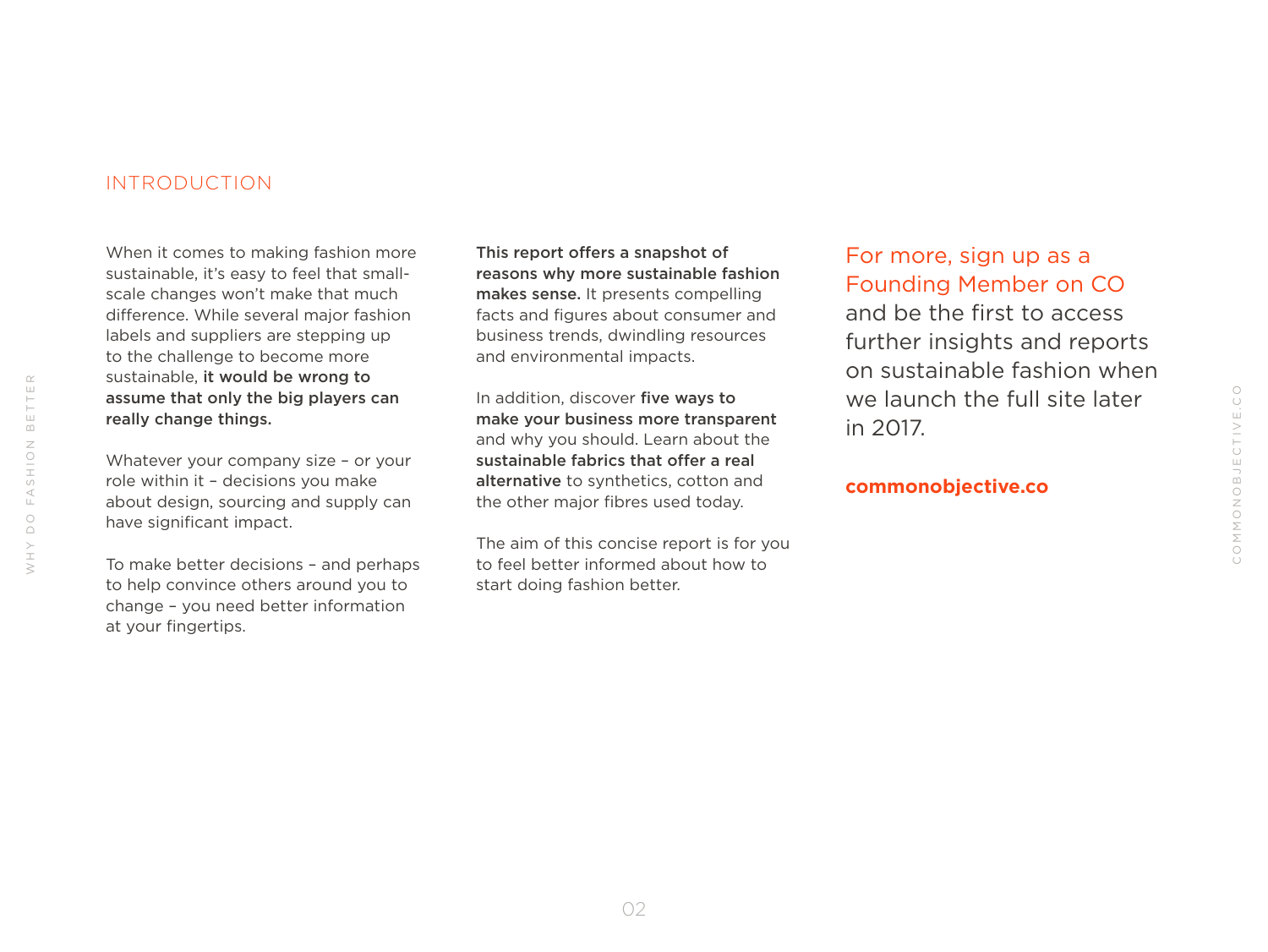## **Consumers want change**

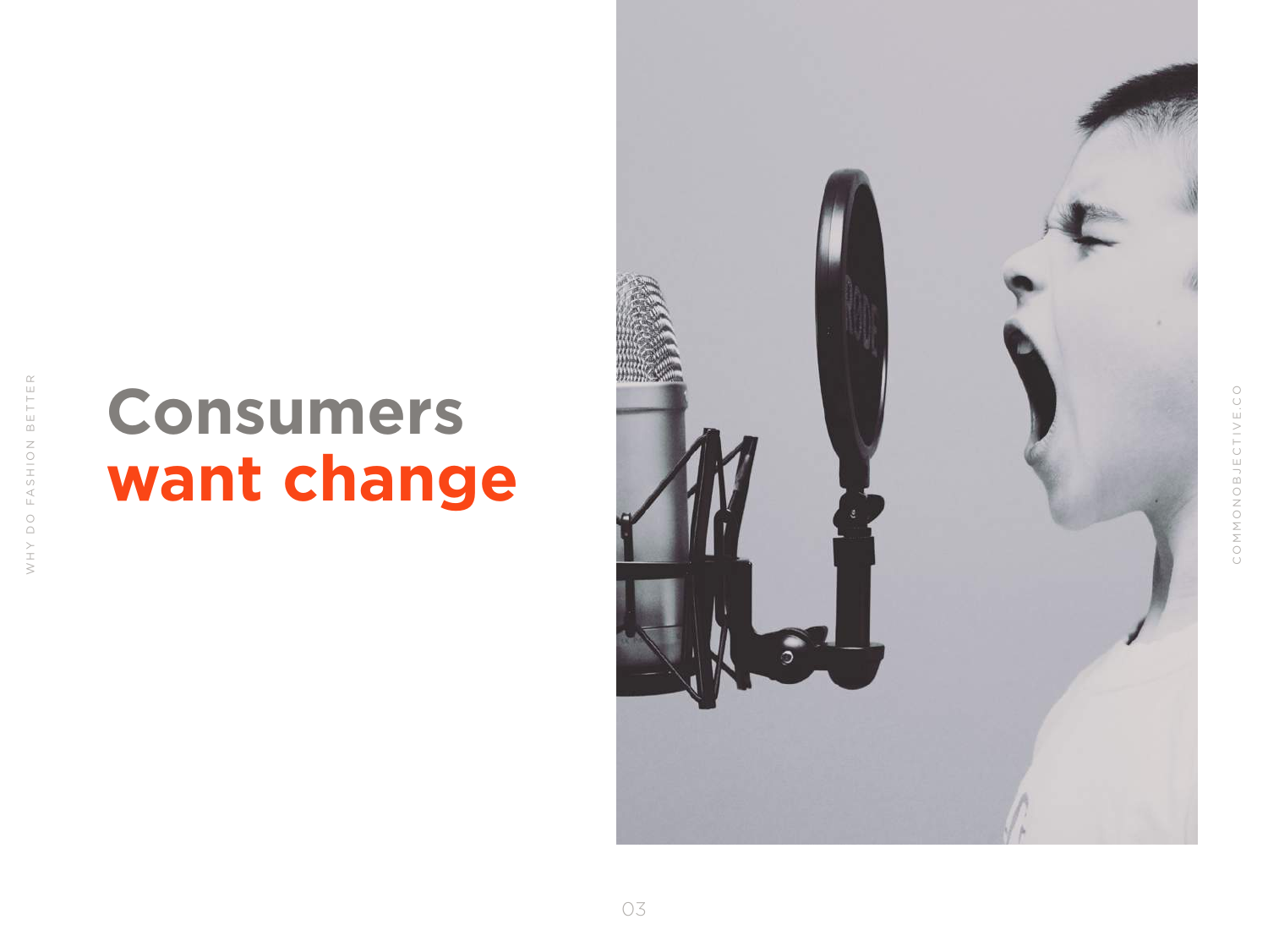### **It's a truism that for a business to be successful it needs to understand its customers.**

Increasingly, apparel customers, especially so-called millennials, are prioritising ethics when it comes to their fashion choices. They are among a growing group of customers who are seeking out brands with a purpose, and products with a story behind them. For them, there is a human dimension to what they buy and how they buy it.

And there is increasing evidence in sales figures that these new consumers are not just talking about it but are actually acting on their values. In 2015, sales of consumer goods from brands with a demonstrated commitment to sustainability grew by more than 4% globally while those without grew 1%.<sup>1</sup>

 $7.5\%$ 

**of millennials are willing to pay more for sustainable brands**<sup>2</sup>



**of 16-24 year olds say ethics are very or somewhat important when shopping**<sup>3</sup>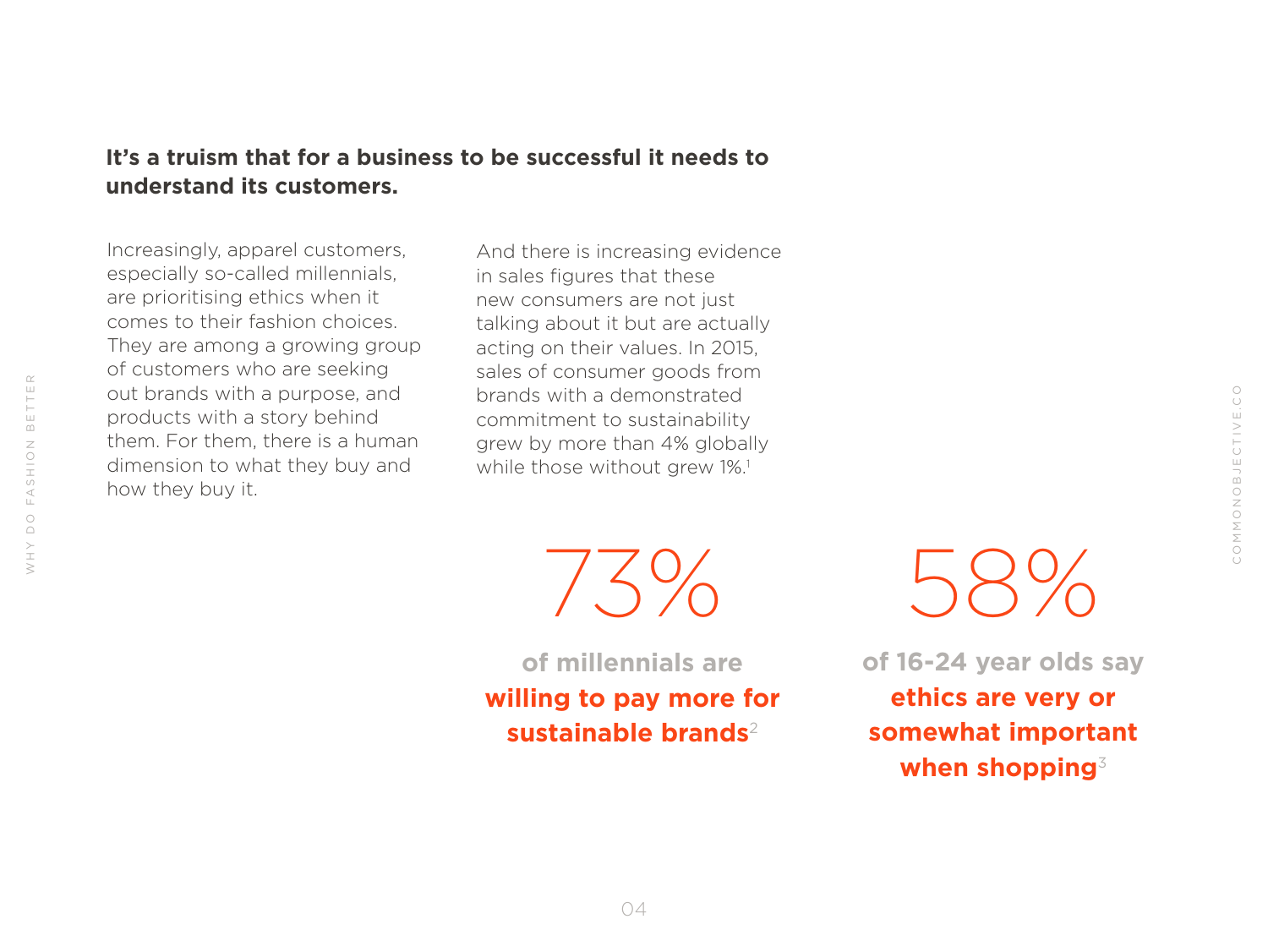## **Stakeholders demand transparency**



MEHERA SHAW

COMMONOBJECTIVE.CO

COMMONOBJECTIVE

 $_{\bigcirc}^{\bigcirc}$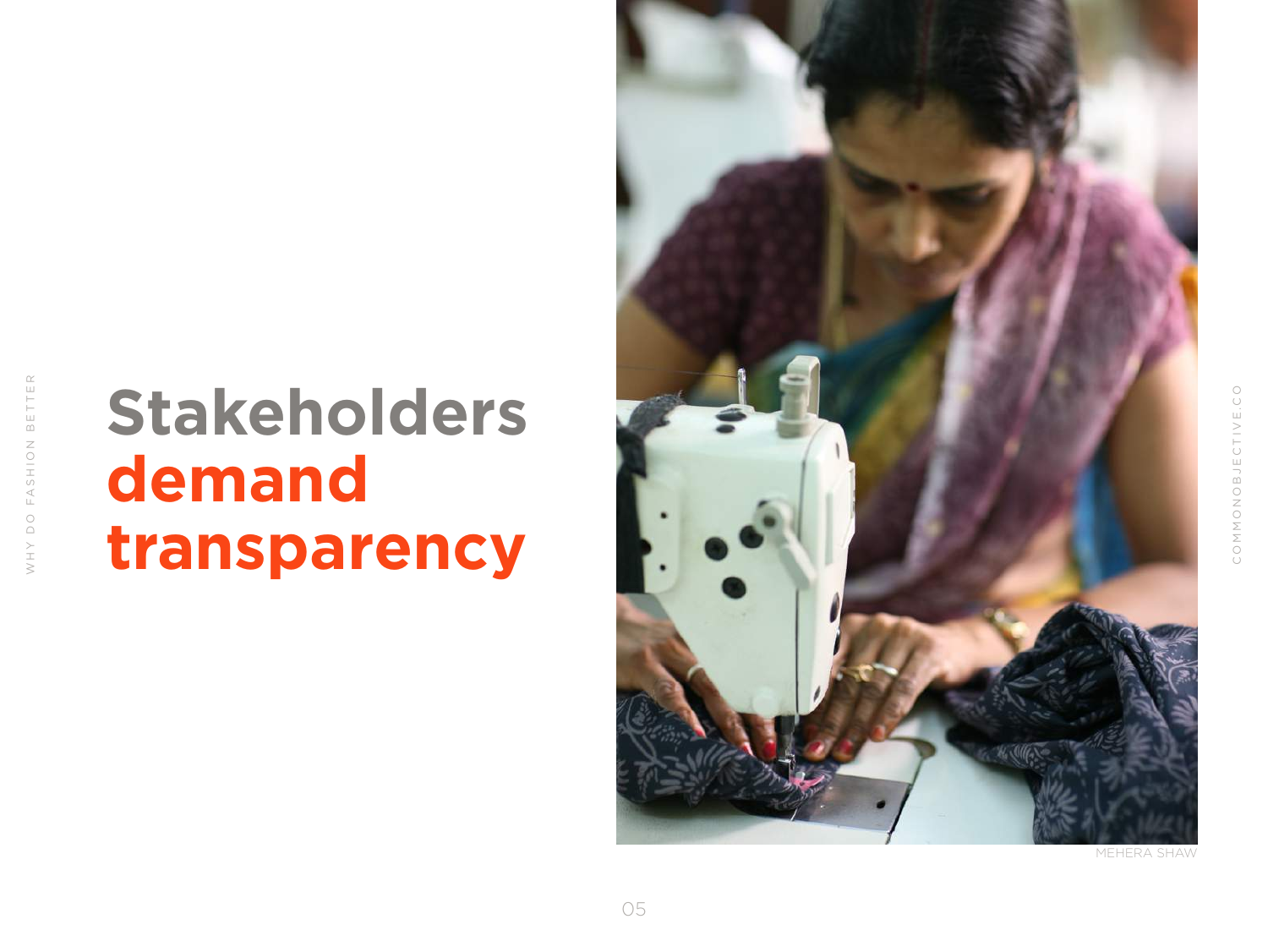Stakeholders from consumers to workers to NGOs to investors are demanding greater transparency from fashion companies about their operations and particularly their supply chains.

### What is sourced and made, from where, by whom, and in what conditions?

Stakeholders want answers to help make informed decisions about the companies they buy from, work for, engage with and invest in.

Transparency enables people to see where goods are made. In situations where abuses may be occurring, pressure can be put upon the apparel companies concerned to take action.

[The Transparency in Supply](http://www.legislation.gov.uk/uksi/2015/1833/contents/made) 

**[Chains](http://www.legislation.gov.uk/uksi/2015/1833/contents/made)** provision in the UK's Modern Slavery Act requires every organisation running a business in the UK with a total annual turnover of £36m to produce an annual statement explaining what it has done that year to keep slavery and human trafficking out of its supply chains, and from any part of its own business

In April 2017 a coalition of NGOs and trade unions including the Clean Clothes Campaign, Human Rights Watch, and IndustriALL Global Union launched a [Transparency Pledge](https://www.hrw.org/sites/default/files/supporting_resources/transparency_pledge_1_pager.pdf) calling on 72 major fashion brands to commit to transparency in their supply chains.

Fashion Revolution's annual [Fashion Transparency](http://fashionrevolution.org/wp-content/uploads/2016/04/FR_FashionTransparencyIndex.pdf)  [Index](http://fashionrevolution.org/wp-content/uploads/2016/04/FR_FashionTransparencyIndex.pdf) ranks 100 of the biggest fashion companies according to the supply chain information they share.

In 2017 the average score for all brands was 49 out of 250, roughly 20 per cent of all possible points.

COMMONOBJECTIVE.CO

COMMONOBJECTIVE.

 $\rm _{\rm C}^{\rm O}$ 

Only eight brands scored higher than 40 per cent and no brand scored above 50 per cent. Three brands scored zero, disclosing nothing at all.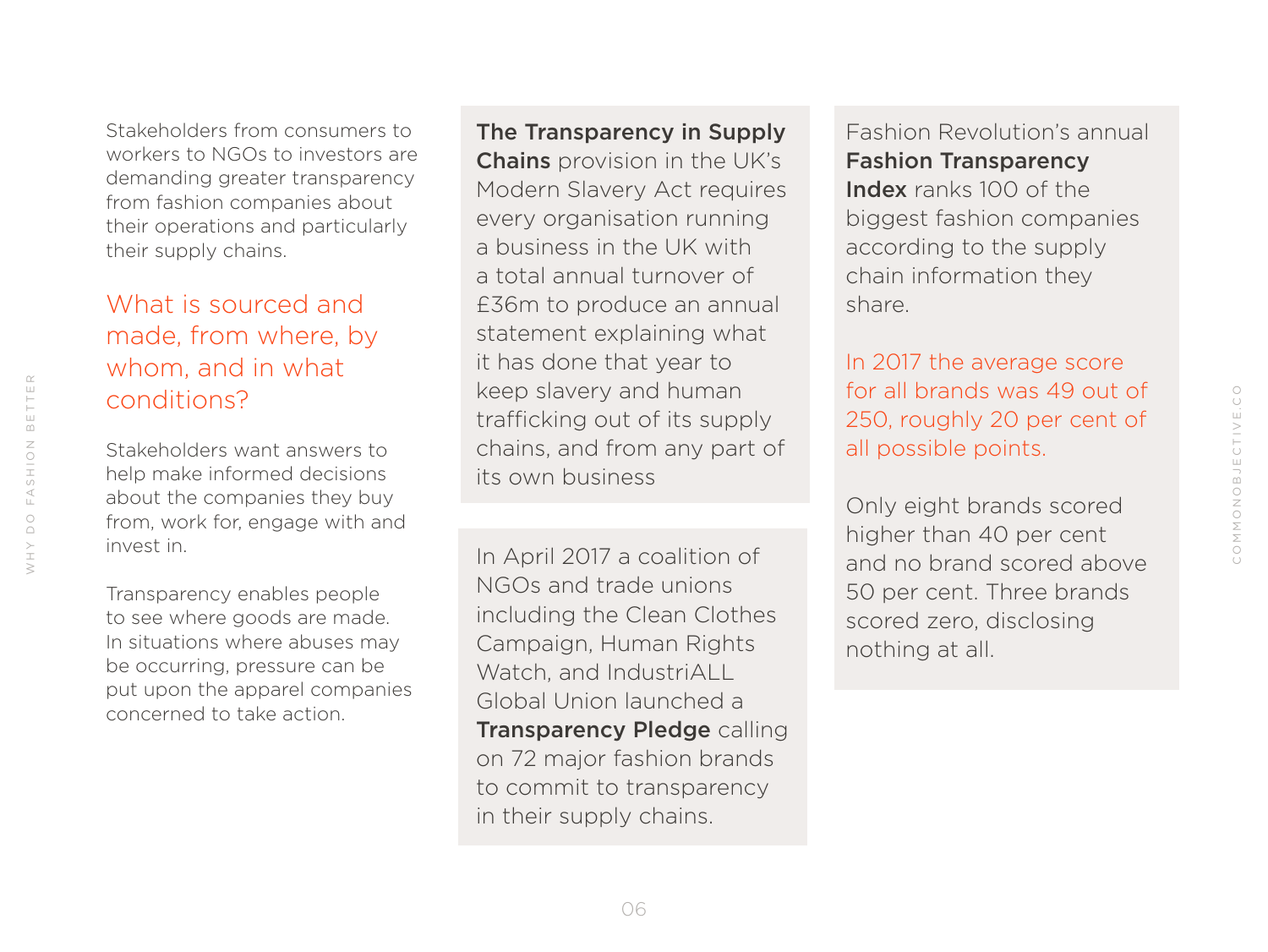## **5 ways to be a more transparent business**

### 1. MAP YOUR SUPPLY CHAIN

Know who and where your suppliers are

#### 2. PUBLISH YOUR SUPPLY CHAIN

Best practice<sup>4</sup> includes publishing:

- the full name of all authorised production units and processing facilities
- the site addresses
- the parent company of the business at the site
- • type of products made
- number of workers at each site.

### 3. PUBLISH YOUR POLICIES

#### 4. COMMUNICATE

What you are doing to implement those policies

#### 5. REPORT

Your social and environmental results as well as your financials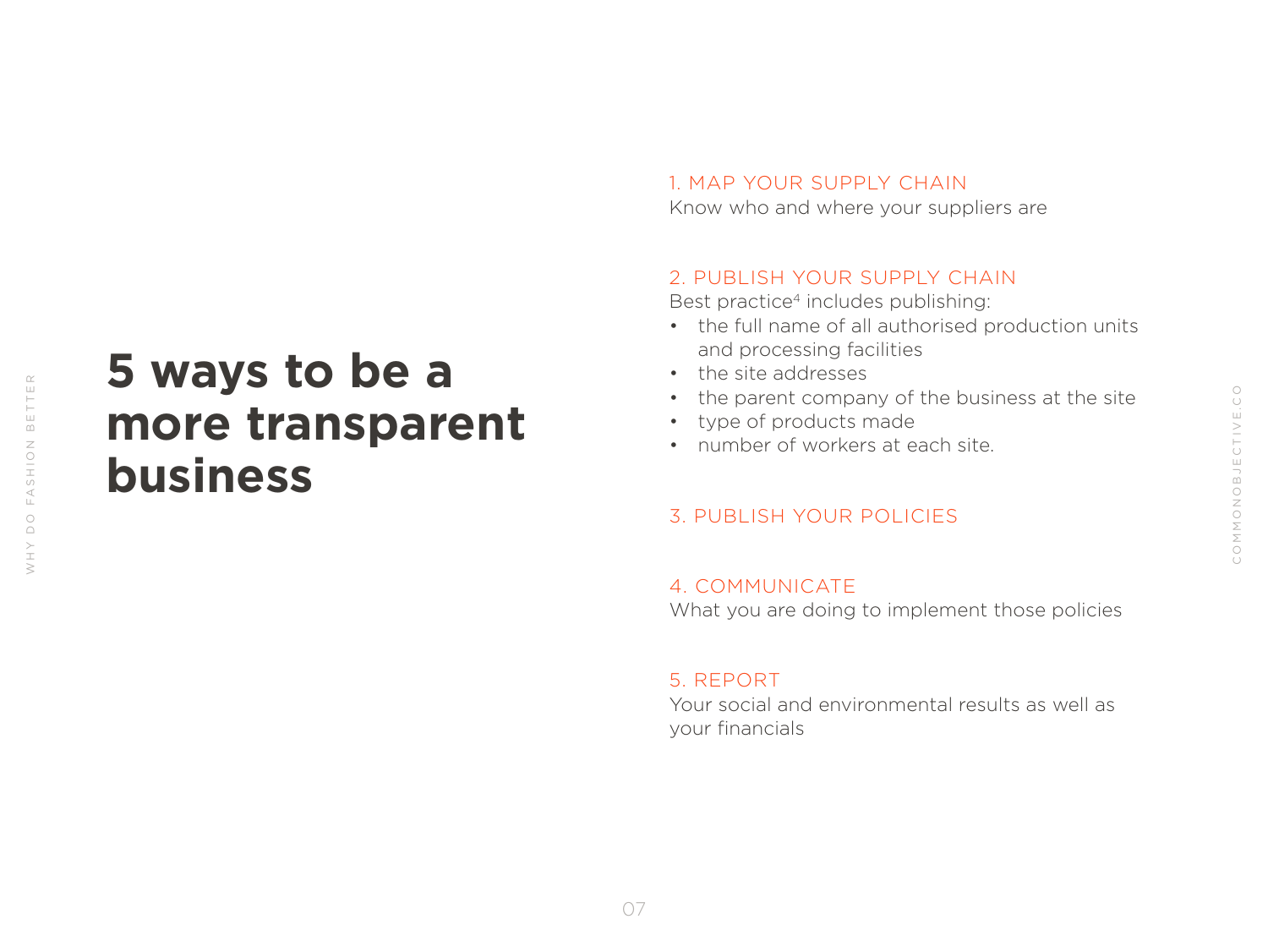## **Resources are dwindling**

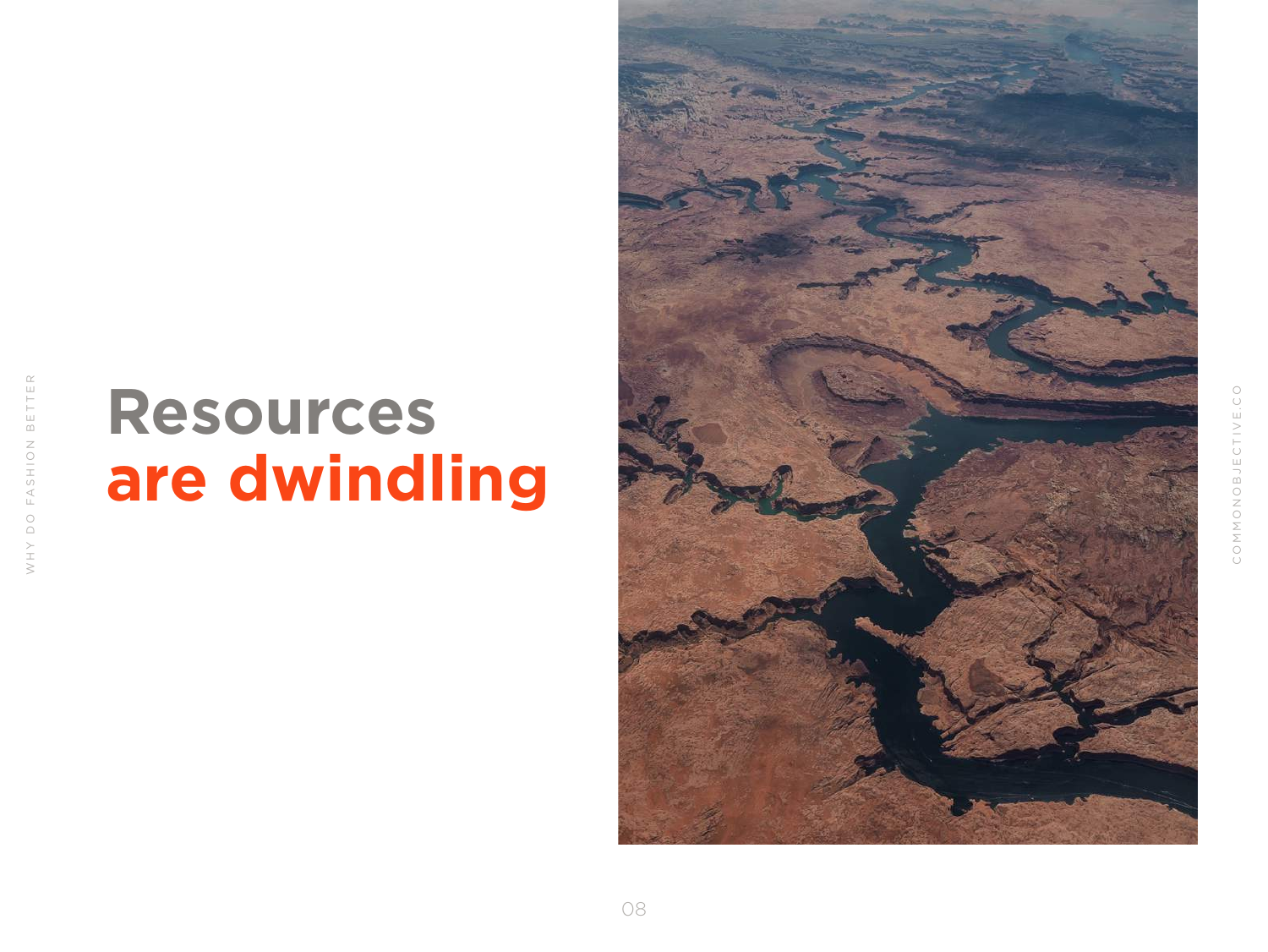

WHY DO FASHION BETTER

OQ AHW

FASHION BETTER

The apparel industry now consumes around twice as much fibre as it did 25 years ago.<sup>5</sup>

This has a major impact – environmentally, socially and ethically – not just on the availability of raw materials but on energy and water consumption and also on levels of pollution. Switching to less resourceintensive materials, including both recycled and new innovative fibres, will increasingly make business sense.

"We can no longer see resources as infinite or ignore externalities."

#### KERING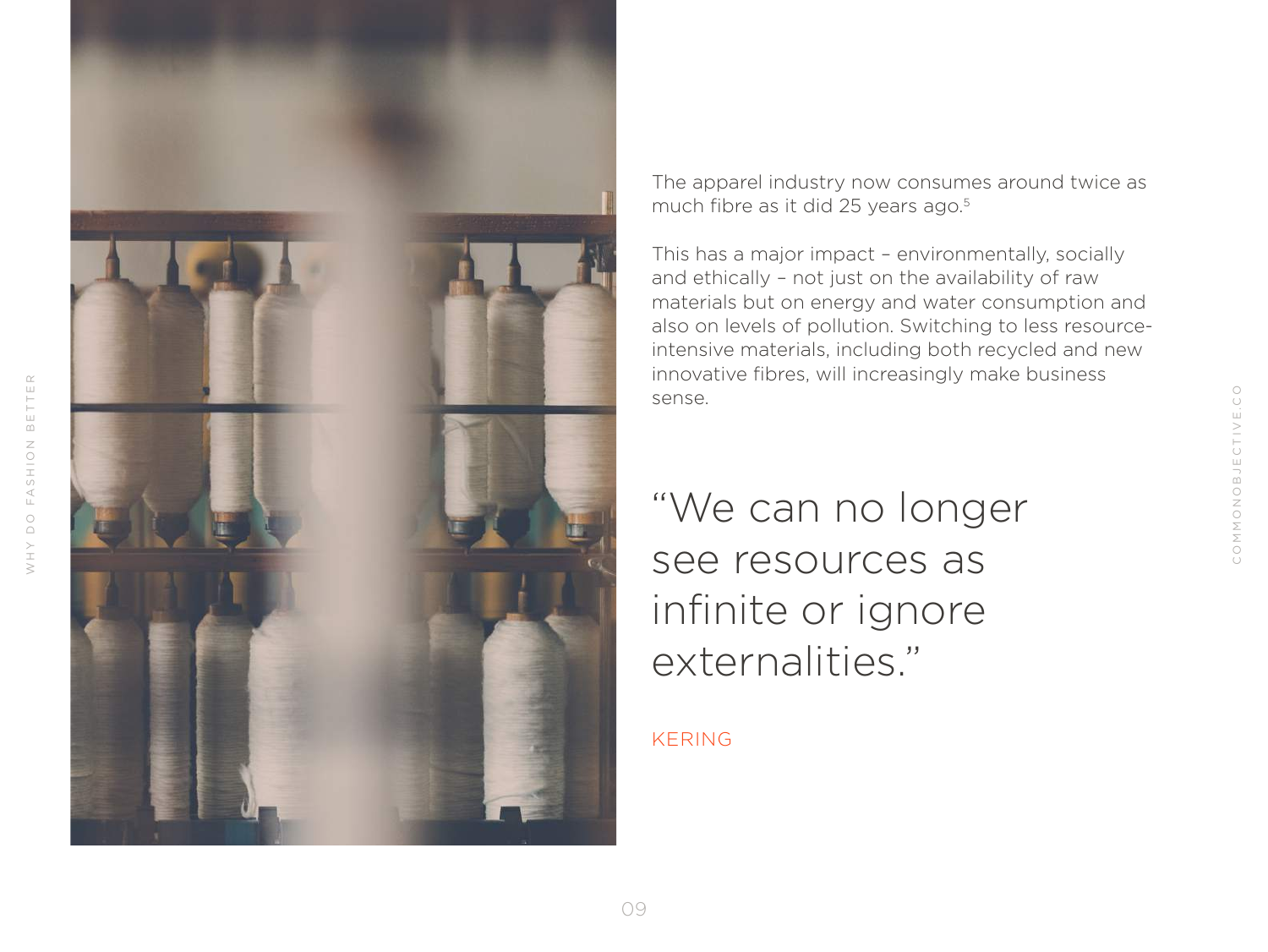

### IF YOU USE **SYNTHETICS**

Synthetic fibres overwhelmingly dominate apparel fibre consumption. They are entirely man-made and derive from petroleum – that is, crude oil. Synthetics include nylon, acrylic, polypropylene but chief among them is polyester – now the leading global textile fibre consumed - see the graph on p12 to see how it has rapidly overtaken cotton.

Demand for polyester has grown strongly and steadily. In 1980, only 5.2 million tons of polyester were produced globally. By 2014, this reached 46.1 million tons. Across this period, 73.4 per cent of total fibre demand growth was driven by polyester.

Polyester production – sited predominantly in Asia, particularly China – has high environmental costs, as does its disposal. One kilogram of fibre produced consumes 125 MJ of energy and emits 14.2kg of CO2. Factories without wastewater treatment systems can release potentially dangerous substances including antimony, cobalt, manganese salts, sodium bromide and titanium dioxide.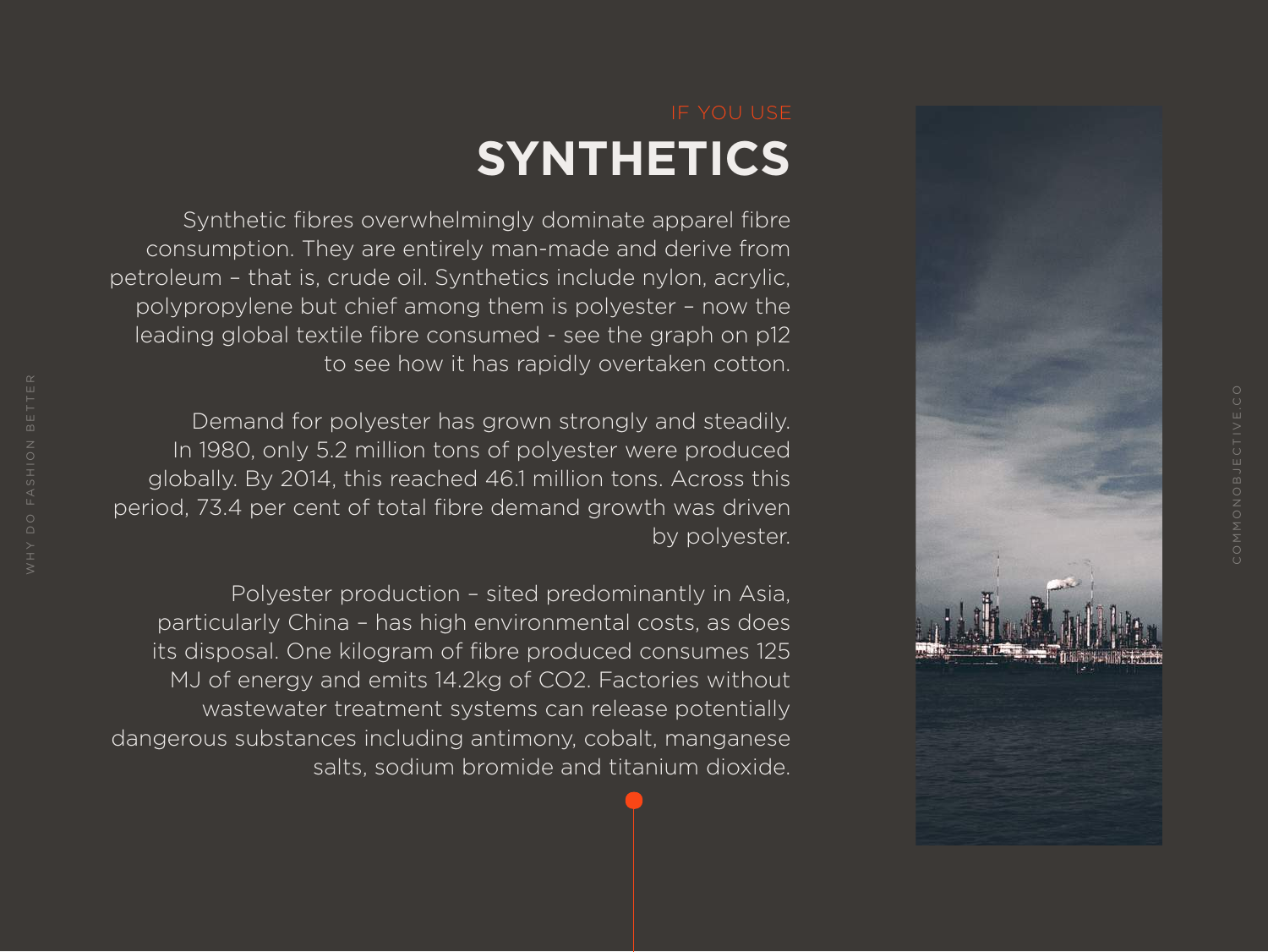## **SWITCH TO..**

Despite polyester's dominance, more sustainable synthetic alternatives are gaining in popularity.

Recycled polyester production consumes 70 per cent less energy than virgin fibre. Almost all recycled polyester in textiles comes from recycling plastic bottles (not recycling clothes). RECYCLED POLYESTER

- Repreve in the US manufactures sustainable textile fibres in this way. [REPREVE](http://www.repreve.com/)
	- Japan's Teijin meanwhile takes old polyester garments and recycles them into new polyester raw material. [TEIJIN](https://www.teijin.com/)
- Discarded nylon fishing nets are a primary source for the recycled nylon yarns developed by ECONYL, now being widely used in sportswear. [ECONYL](http://www.econyl.com/)
- Plant-based polyester could be an exciting alternative. **[FENC Corp](http://research.fenc.com/upload/rdfile/n-4-1-2-2_en.pdf).** recently unveiled a 100 per cent bio-polyester shirt made entirely from plants. PLANT-BASED POLYESTER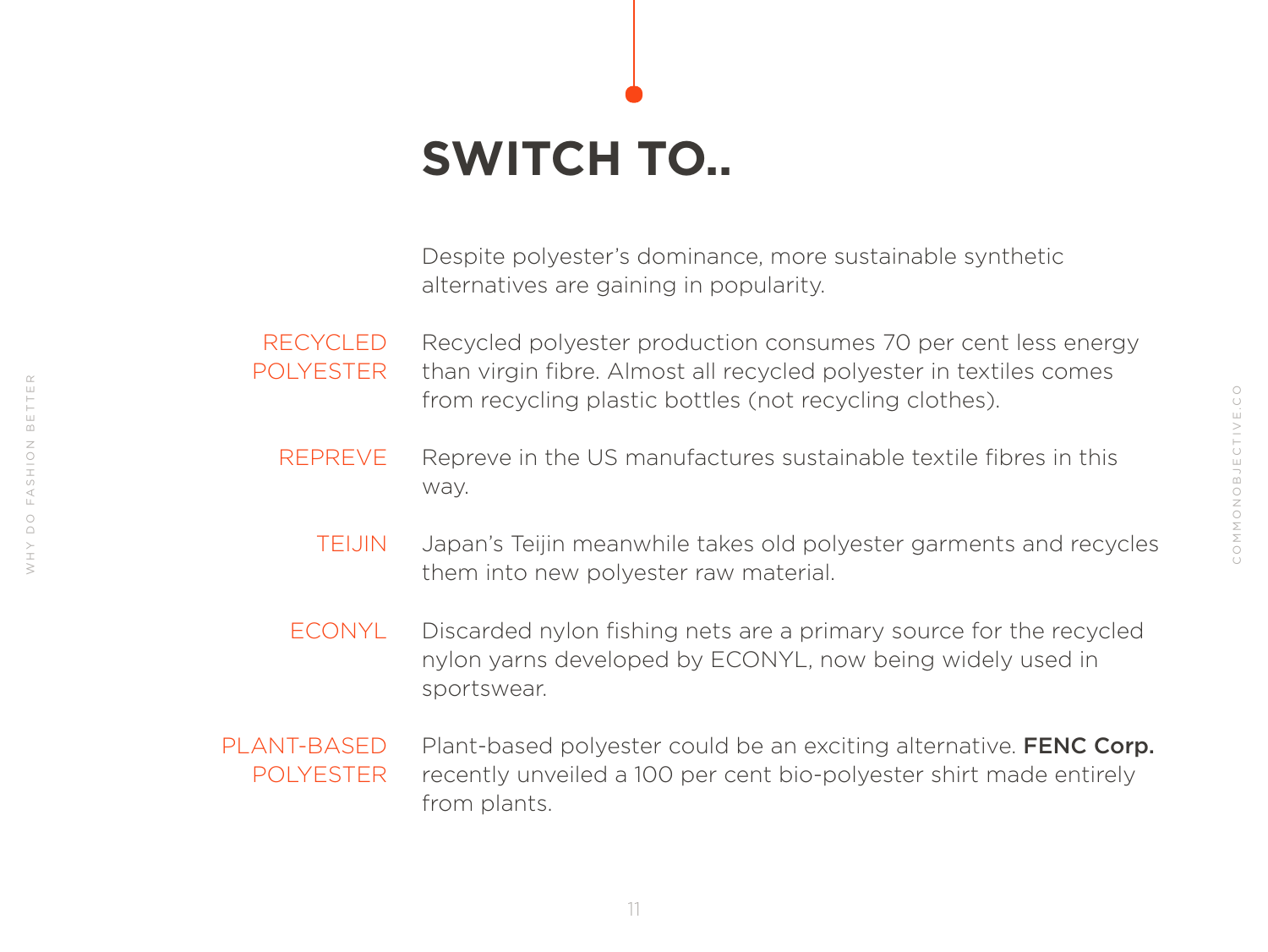### **Fibre demand: Cotton vs. Polyester 1980-2030**

–

In 2002, polyester overtook cotton for the first time in terms of apparel consumption. It has continued to grow ever since, expanding market share at the expense of all other fibres.<sup>6</sup>

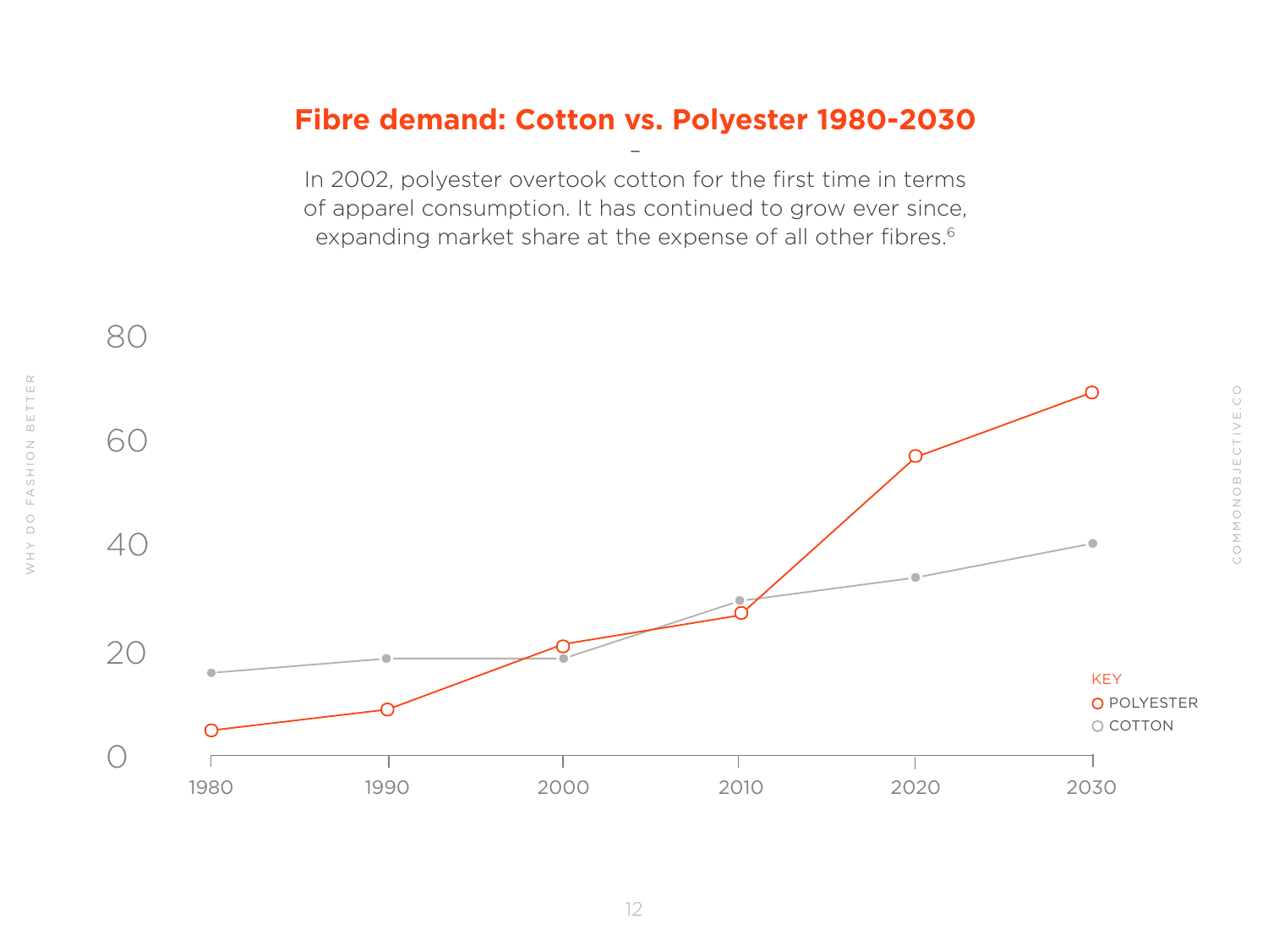

## **COTTON**

Cotton has long been a widely traded world commodity and a key revenue source for the developing world, employing an estimated 300 million people. Demand for cotton has fluctuated in the past two decades and growth rates have slowed, as competition from synthetics strengthens.

About 90 per cent of cotton farmers work in the developing world, on smallholder plots of less than 2 ha. Unfair pricing structures and subsidies jeopardise their livelihoods. Cotton is produced in about 100 countries, but is concentrated in four – China, India, the US, Pakistan.

Although a natural fibre, cotton production and processing have major environmental impacts. It takes 20,000 litres of water to make one kilogram of cotton; more than 20m tonnes of cotton are produced yearly. It uses high levels of pesticides, fertilisers and chemicals that affect human health and pollute local eco-systems. It is also destroying massive eco-systems like Central Asia's Aral Sea, – the fourth largest inland sea 25 years ago, now a tenth of its former volume.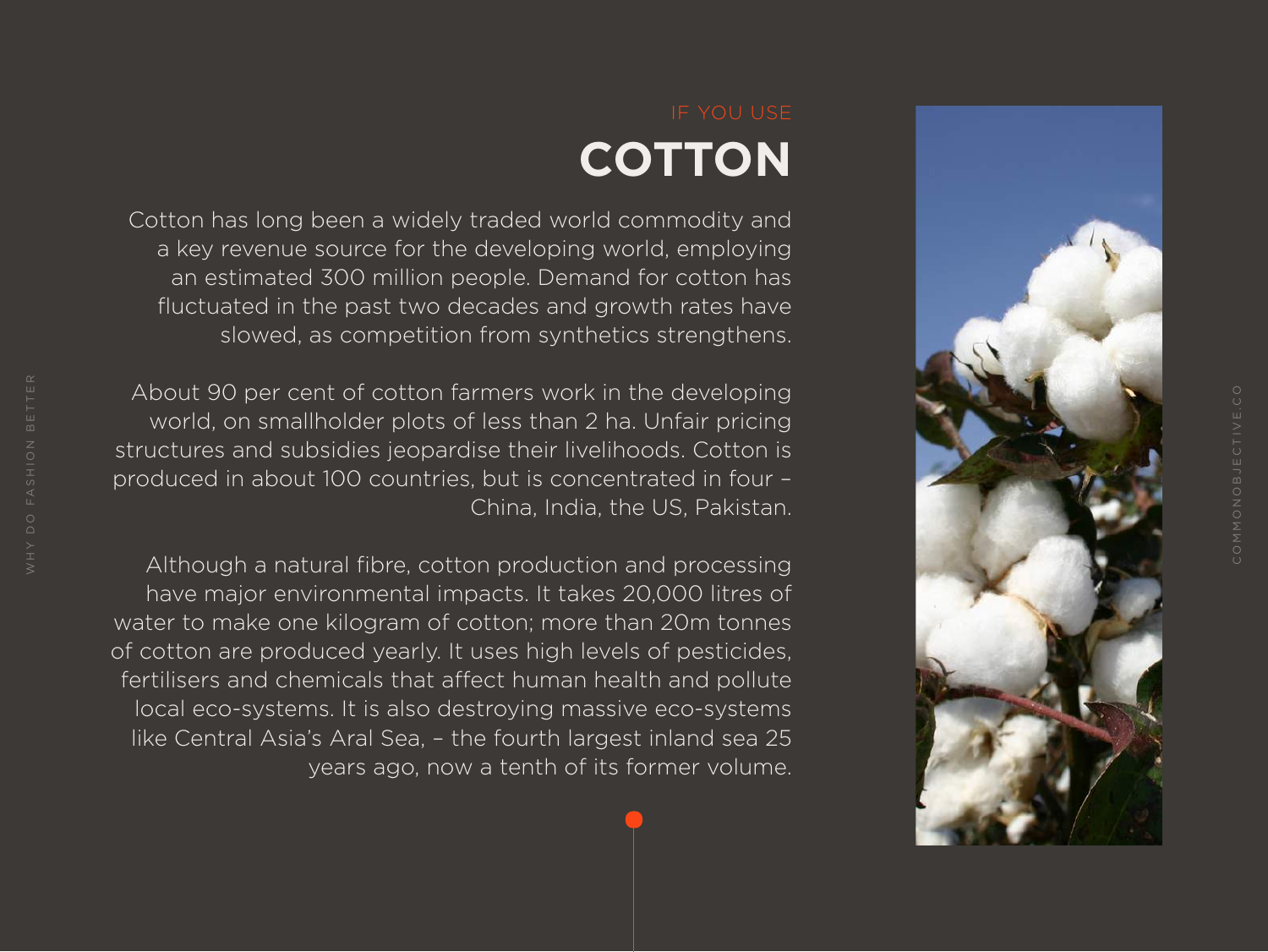## **SWITCH TO..**

Increasingly the industry is referring to all cotton produced under a variety of initiatives as 'sustainable'. However, the different initiatives and standards have different approaches.

For example, in a comparison done by the ITC Standards Map, Fairtrade comes out strongly ahead on requirements per standard, on requirements per sustainability area (social, environmental, management, quality and ethics) and on degree of obligation Fairtrade-certified cotton guarantees farmers a fair price plus pays a premium for social development. **FAIRTRADE** [CERTIFIED COTTON](http://www.fairtrade.org.uk/en/buying-fairtrade/cotton)

Organic certified cotton has strict criteria for the use of pesticides and insecticides and farm management. [ORGANIC COTTON](http://global-standard.org/)

Cotton made in Africa (CmiA) supports African smallholder cotton farmers to improve their cultivation and thus their yields. [COTTON MADE IN](http://www.cottonmadeinafrica.org/en/)  [AFRICA \(CMIA\)](http://www.cottonmadeinafrica.org/en/)

The Better Cotton Initiative (BCI) brings cotton supply chains together in partnership and support and trains farmers for farm improvements. [BETTER COTTON](http://bettercotton.org/)  [INITIATIVE \(BCI\)](http://bettercotton.org/)

Cotton Connect (REEL) helps brands develop cotton strategies and provides capacity-building on the ground for improved farming. [COTTON CONNECT](http://cottonconnect.org/how-we-work/)  [\(REEL\)](http://cottonconnect.org/how-we-work/)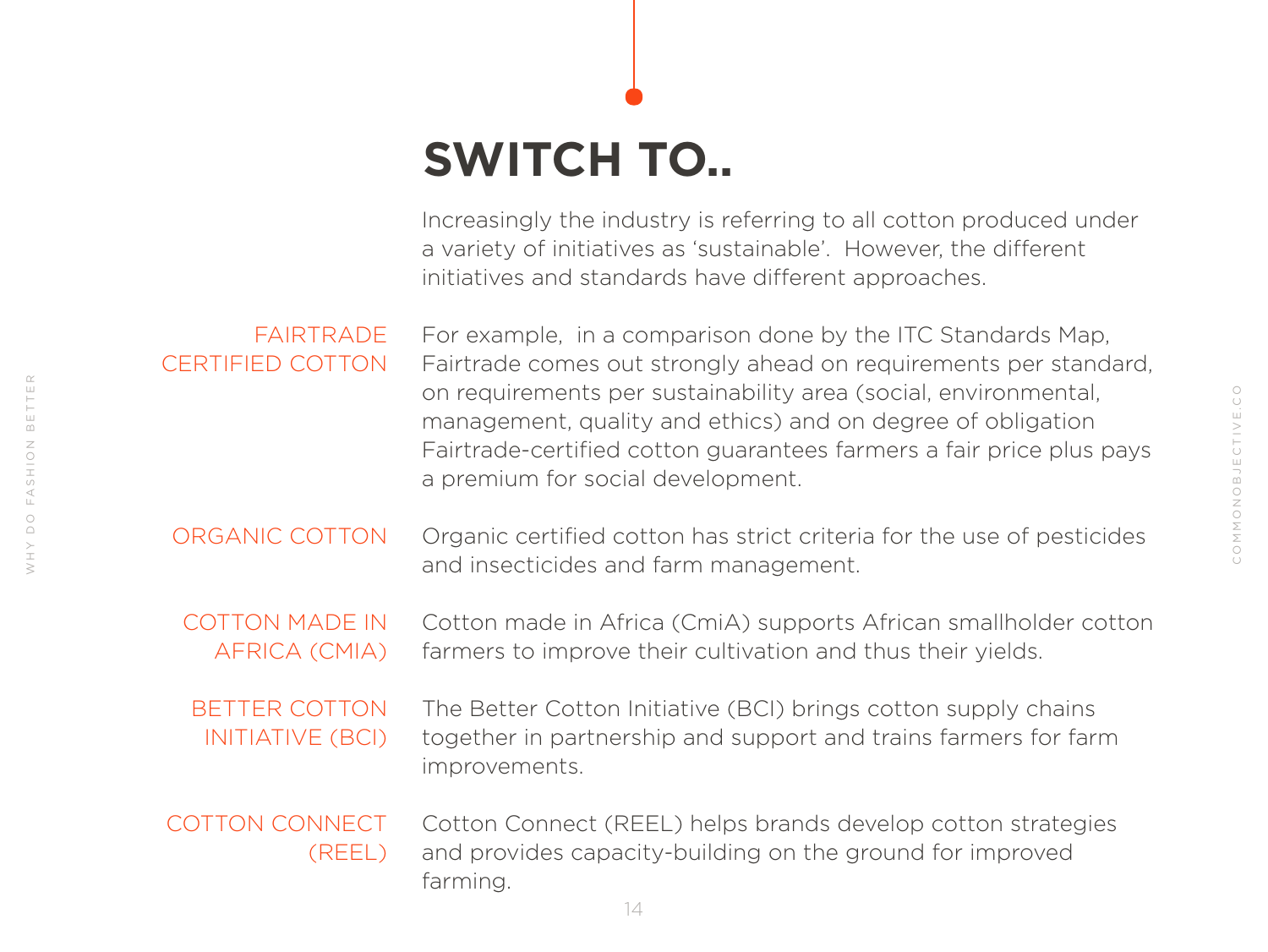

COMMONOBJECTIVE.CO

## **CELLULOSICS**

Cellulosic fibres have been expanding in apparel over the past 20 years, primarily through growth in viscose (aka rayon). When cotton prices peaked in 2010/11, viscose gained market share as a cheaper alternative and has held onto it since.

Conventional viscose or rayon is made from cellulose from trees/plants that is processed with heavy chemicals like sodium hydroxide (caustic soda), carbon disulfide and sulphuric acid. If not handled safely, these can cause harm to those working with them. If not disposed of safely or re-used through a closed loop process, but dumped into local rivers, these chemicals can have serious negative environmental impacts.

A lack of transparency in most viscose production about the origin of the raw plant material means it is often impossible to know where the material comes from or to gauge the impact of harvesting it.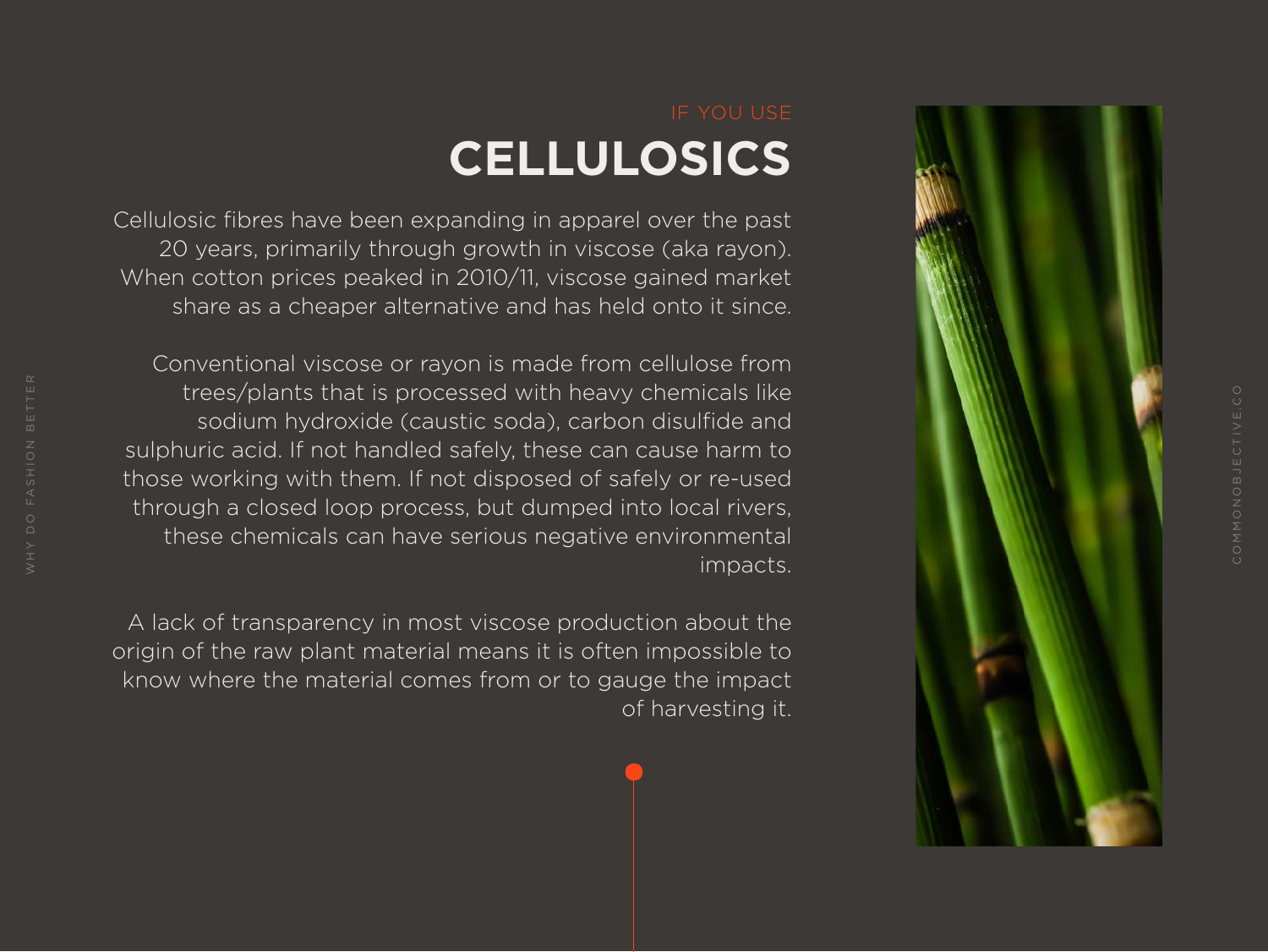## **SWITCH TO..**

WHY DO FASHION BETTER

FASHION

 $\overline{\bigcirc}$ 

 $\geq$ 

 $\top \to \Xi$ 

BET<sup>-</sup>

Tencel® and Modal® from the Austria-based company Lenzing are made via solvent spinning rather than conventional viscose methods. There is an almost complete recovery of the solvent. The water is also recycled. The by-products are key ingredients in the food and glass industry. [TENCEL®](http://www.lenzing-fibers.com/en/tencel/) [MODAL®](http://www.lenzing-fibers.com/en/lenzing-modal/)

> Tencel® is made from lyocell, a cellulose-based fibre extracted from eucalyptus grown on marginal land unsuitable for food crops; these trees are grown with a minimum of water, using sustainable forestry initiatives. The final fibres are biodegradable and can decompose in soil burial or in wastewater treatment plants. Modal® is extracted from beech wood grown on non-arable land.

- Taiwan's Singtex manufactures sustainable yarn and fabrics from spent coffee grounds under the name S.Café®. [S.CAFE®](http://www.scafefabrics.com/en-global)
	- Meanwhile QMilk is a fibre made from milk, developed in Germany. It produces a silky fabric and only takes two litres of water to make one kilogram of fibre. [QMILK](http://www.qmilk.eu/)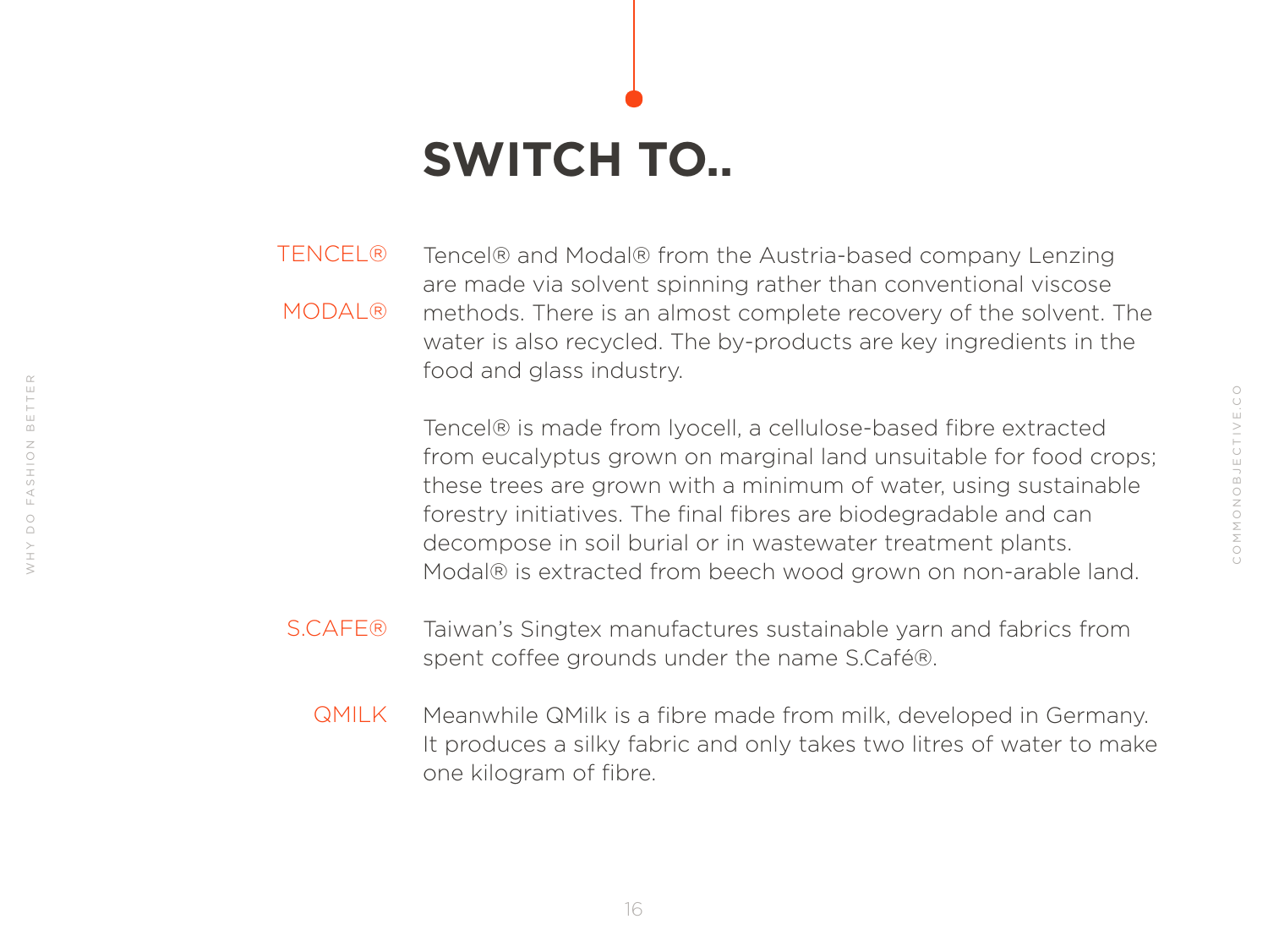

COMMONOBJECTIVE.CO

## **WOOL**

Wool now accounts for less than 2 per cent of fibre used for apparel but is still a valuable resource for some sectors, especially luxury.

Global wool production was in steady decline for many years but is beginning to plateau. Australia remains the world's largest wool producer for apparel.

Sheep farming raises animal welfare issues, such as breeding sheep with extremely heavy fleeces and mulesing (removing strips of wool-bearing skin from the sheep's breech (buttocks) to prevent flystrike).

Increasing demand for cashmere is linked to land degradation in Mongolia and China. Ever larger farmed herds of cashmere goats are damaging fragile grasslands through over-grazing and the impact of their hooves on the soil. Inner Mongolia is experiencing desertification, prompting increasingly severe and wide-reaching dust storms.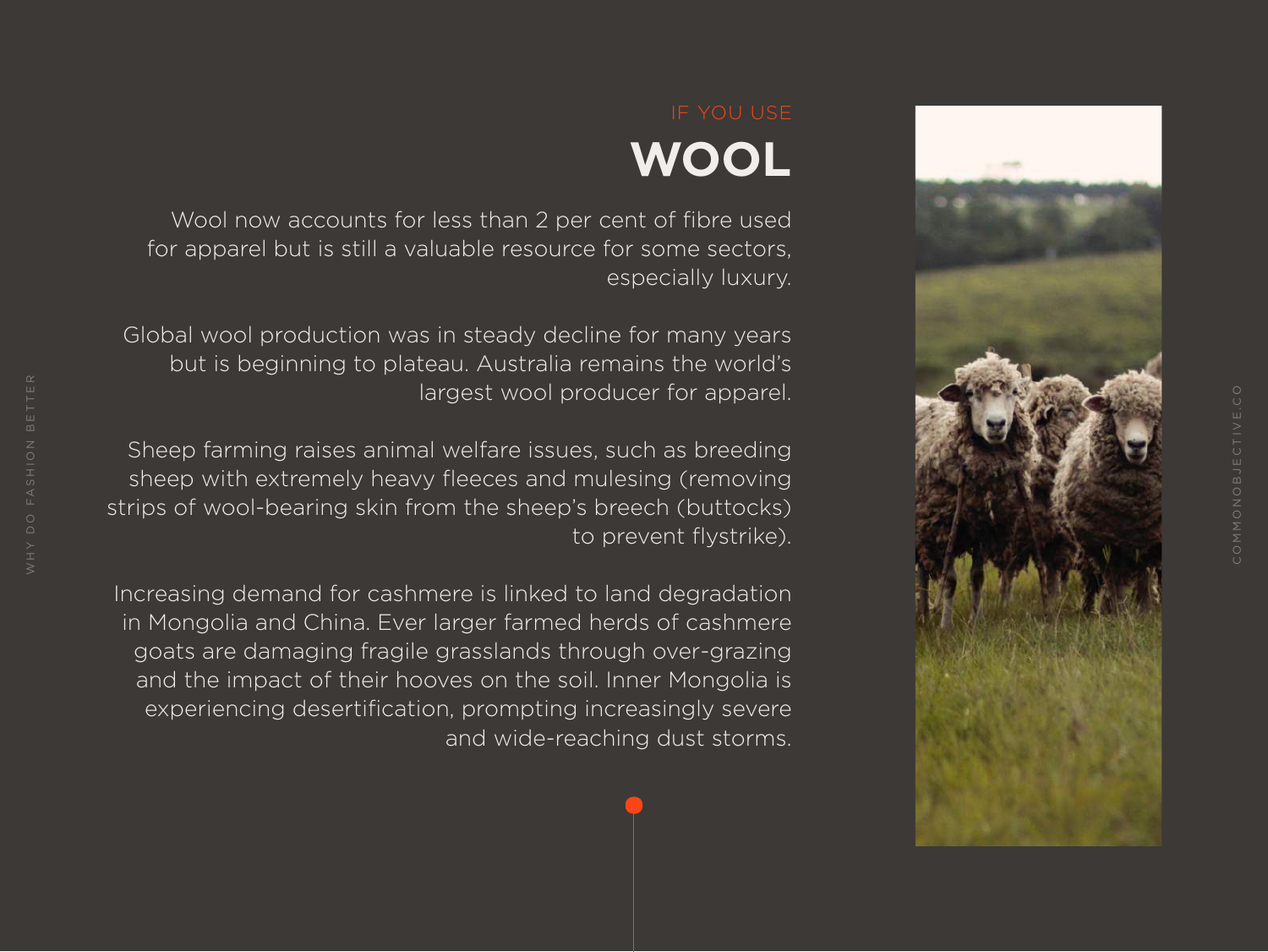## **SWITCH TO..**

#### [RESPONSIBLE WOOL](http://responsiblewool.org/)  [STANDARD](http://responsiblewool.org/)

CERTIFIED ORGANIC WOOL

[GLOBAL ORGANIC](http://global-standard.org/)  [TEXTILE STANDARD](http://global-standard.org/)  [\(GOTS\)](http://global-standard.org/)

[ORGANIC CONTENT](http://www.ecocert.com/en/Organic-Content-standard)  [STANDARDS \(OCS\)](http://www.ecocert.com/en/Organic-Content-standard)

The Responsible Wool Standard was developed in association with industry to certify products that meet certain animal welfare and environmental standards. In response to the environmental issues with cashmere production, there is now a relatively newly formed body, the Sustainable Fibre Alliance, which is working with herders to develop a Sustainable Cashmere Standard.

#### YAK WOOL

Yak wool can be as soft as cashmere and is warmer than merino. As bovines, yaks' grazing habits cause less damage to fragile ecosystems than those of goats and sheep. **Tengri** is a London-based social enterprise run in partnership with Mongolian herders, paying them fairly for their fibres to create Tengri Noble Yarns. They also provide fabric woven by British mills. Khunu source from Tibetan yak herders in partnership with iYak and invest 2 per cent of revenue back to the communities they source from.

 $\mathbb{E}$ 

 $\vdash$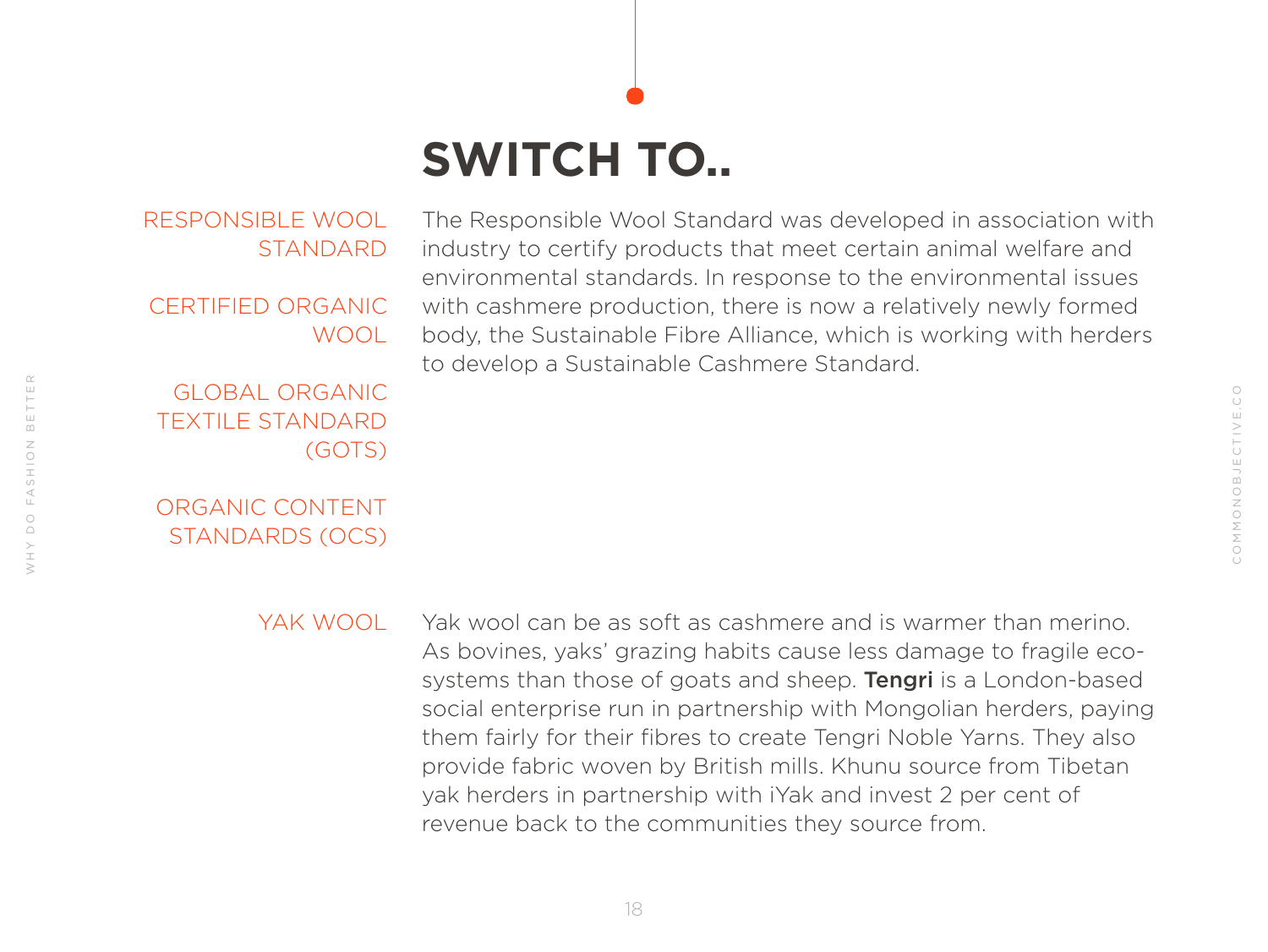## **Stay ahead of the game and save money**

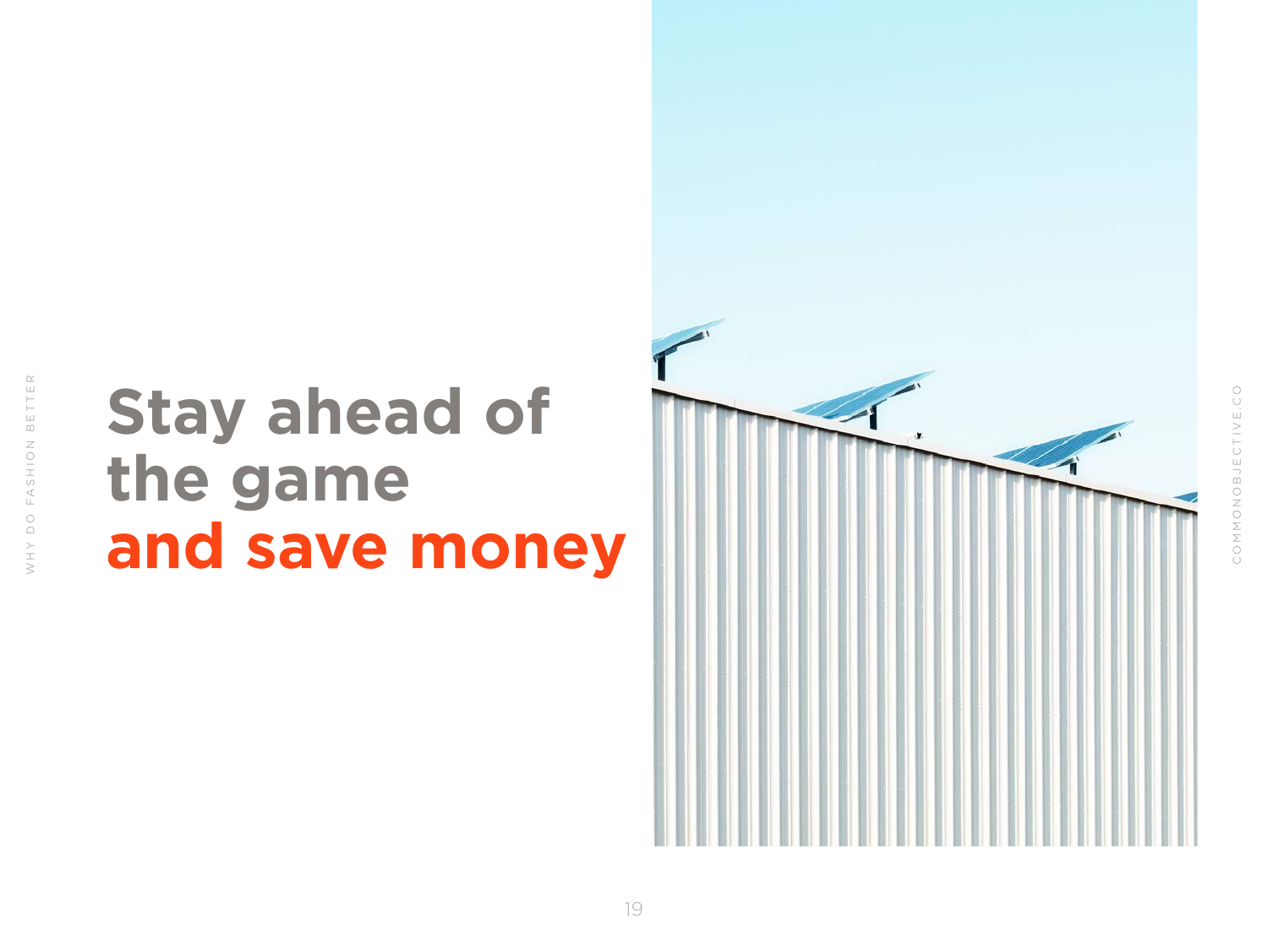$_{\bigcirc}^{\bigcirc}$ COMMONOBJECTIVE.CO COMMONOBJECTIVE.

Sustainability and corporate social responsibility are no longer a trend or a niche as far as business leaders are concerned.

According to PWC's 2016 Annual Global CEO Survey<sup>7</sup> -

72% 81%

WHY DO FASHION BETTER

FASHION

 $\circ$ 

 $\times$  H  $\times$ 

 $\top \equiv \mathsf{R}$ 

 $B \n\in T$ 

**of companies now report on both financial and non-financial matters**.

**of CEOs think that in five years time, the most successful organisations in the sector will be doing this**.

76%

**of CEOS say that business success in the 21st century will be defined by more than just financial profit.**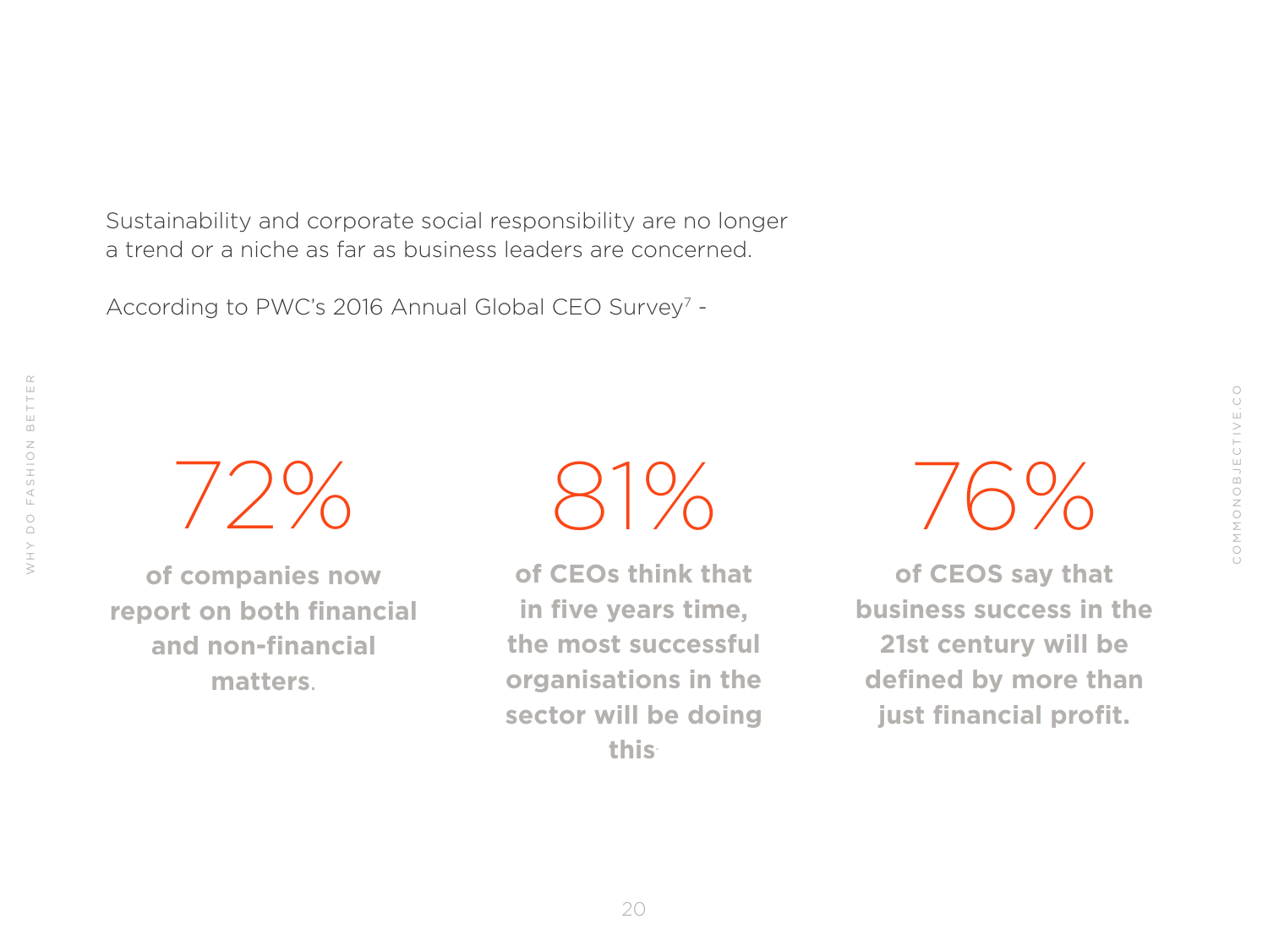$\vee$  H  $\vee$ 



### **Brand / Retail** -

Marks & Spencer's Plan A is its detailed plan to "source responsibly, reduce waste and help communities". The financial benefit relating to Plan A activities in 2015/16 was £185m – up 16 per cent from 2014/15.8



### **Supply / Manufacturing** -

COMMONOBJECTIVE.CO

COMMONOBJECTIVE.CO

Redbud Textile Company in China saved nearly \$840,000 in the first year from a one-time investment of \$72,000 in reusing water and steam from its textile dyeing.9

[Read more](https://www.nrdc.org/sites/default/files/redbud.pdf) **Read more**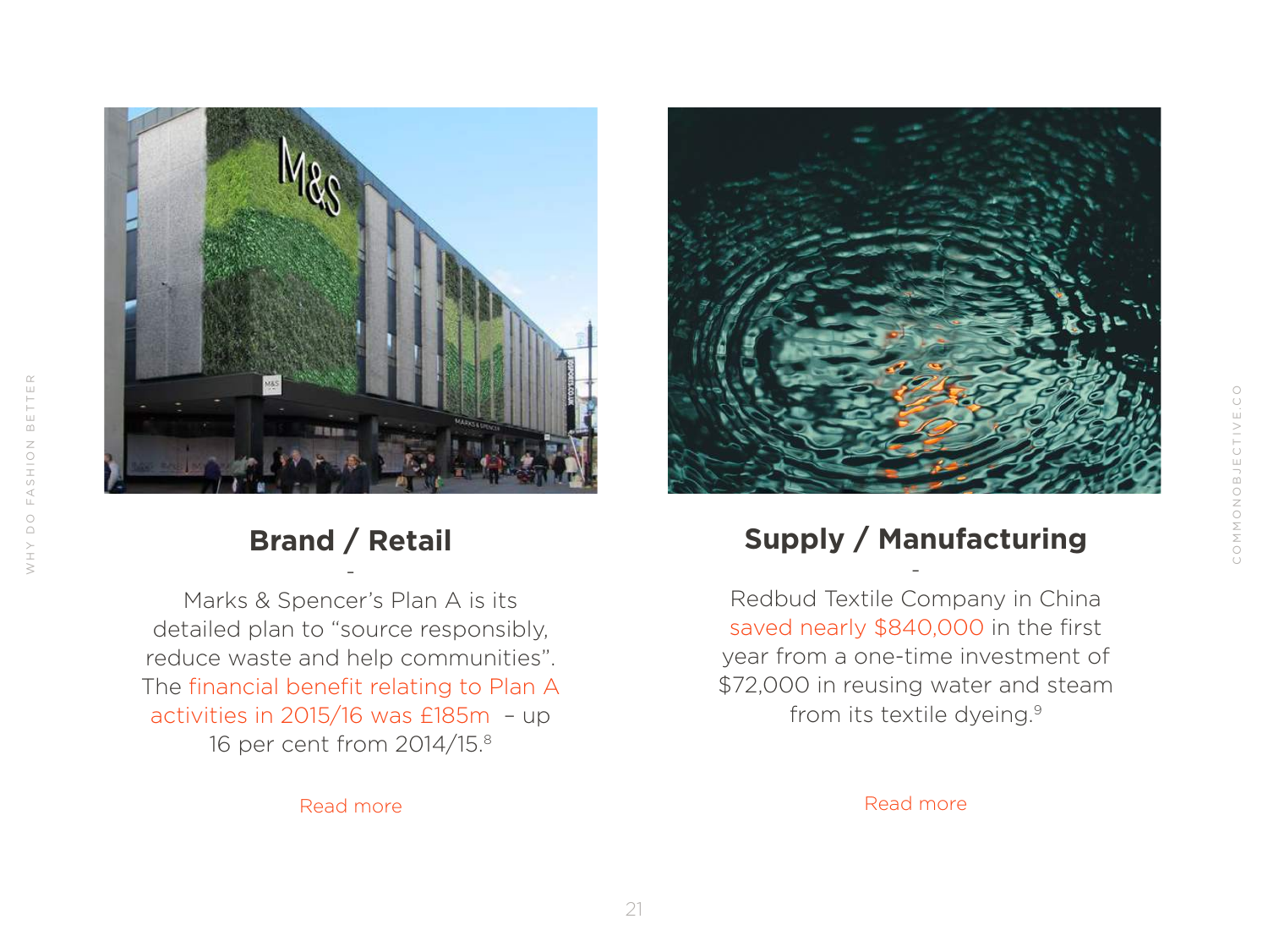### FOOTNOTES

- 1 2015 NIELSEN GLOBAL CORPORATE SUSTAINABILITY REPORT, NIELSEN N.V. (2015)
- 2 NEILSEN GLOBAL SURVEY 2013-16; THE CAMBRIDGE GROUP (2016)
- 3 DO CONSUMERS CARE ABOUT ETHICAL RETAILING, MORGAN STANLEY (2016)
- 4 FOLLOW THE THREAD: THE NEED FOR SUPPLY CHAIN TRANSPARENCY IN THE GARMENT & FOOTWEAR INDUSTRY, CLEAN CLOTHES CAMPAIGN, HRW ETC AL, (2017)
- 5 WORLD APPAREL FIBER CONSUMPTION SURVEY, FAO & ICAC (2013), PCI WOOD MACKENSIE

6 IBID

WHY DO FASHION BETTER

 $\circ$ 

 $\searrow$  H  $\wedge$ 

FASHION

 $\overline{\mathbb{H}}$ 

 $\frac{\Gamma}{\Gamma}$ 

 $\Omega$ 

- 7 2016 ANNUAL GLOBAL CEO SURVEY, PWC (2016)
- 8 HTTP://PLANAREPORT.MARKSANDSPENCER.COM/M&S\_PLANA\_REPORT\_2016\_PERFORMANCE.PDF
- 9 HTTPS://WWW.NRDC.ORG/SITES/DEFAULT/FILES/REDBUD.PDF

22